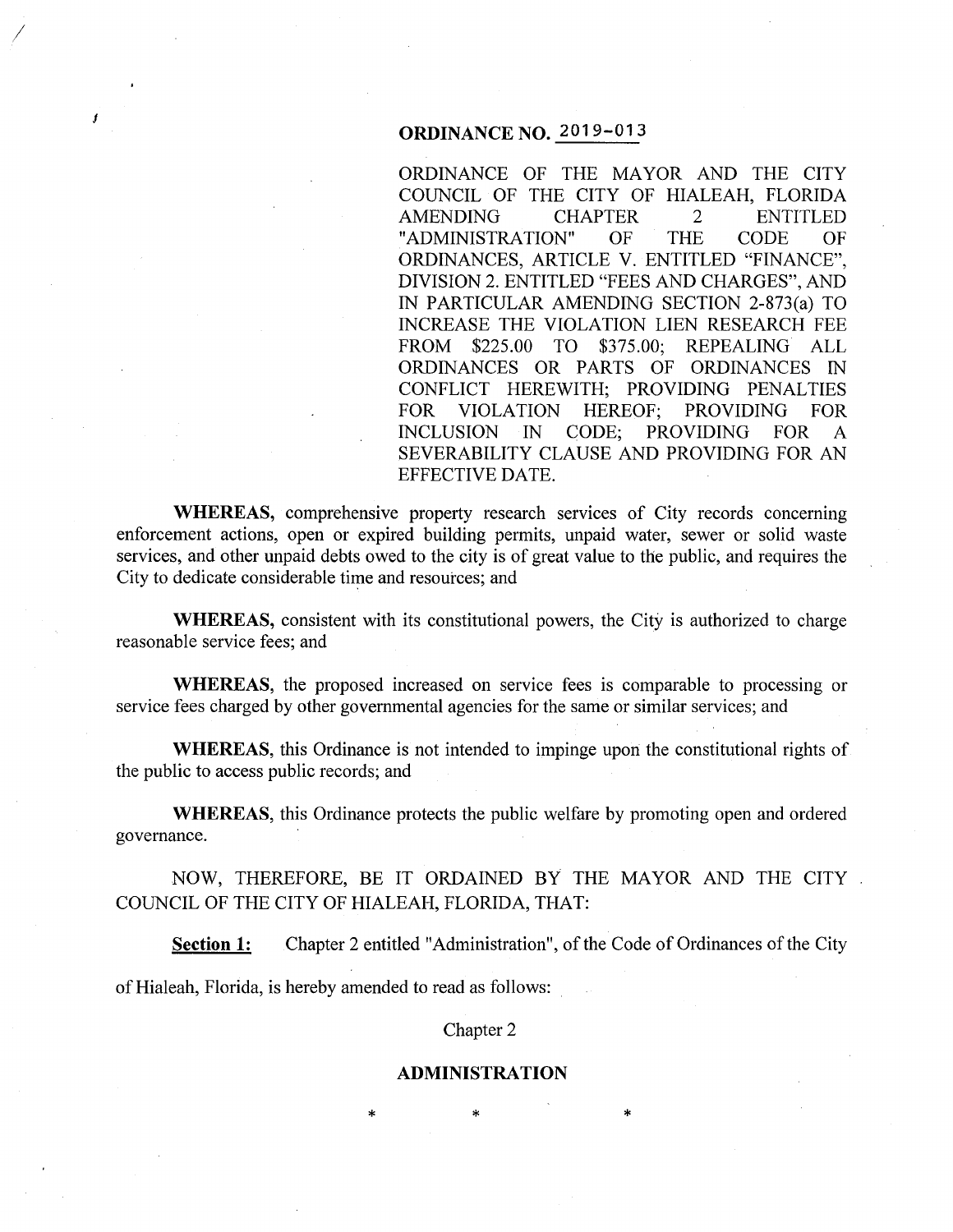\* \*

# **ARTICLE V. FINANCE**

### **DIVISION 2. FEES AND CHARGES**

\* \* \* \* \* \*

#### **Sec. 2-873. Property research services.**

\*

(a) The city, through the Office of the City Clerk, shall offer research services of real property within the limits of the city that is limited to violations of the several regulatory codes enforced by the city, including unsafe structures and open or expired building permits, unpaid water, sewer or solid waste services and liens recorded as a result of the city's enforcement actions, The city shall charge the following fees for each property address:

| Service                                                                                                               | Fee      |
|-----------------------------------------------------------------------------------------------------------------------|----------|
| Violations and lien research                                                                                          | \$225.00 |
|                                                                                                                       | \$375.00 |
| For research of each additional tax<br>identification number or folio number<br>assigned to the same property address | \$50.00  |
| Pay-off or estoppel letter for all liens per<br>property address                                                      | \$75.00  |
| Partial Release for each lien released                                                                                | \$500.00 |

\* \* \*

### **Section 2: Repeal of Ordinances in Conflict.**

All ordinances or parts of ordinances in conflict herewith are hereby repealed to the extent of such conflict.

#### **Section 3: Penalties.**

,,

Every person violating any provision of the Code or any ordinance, rule or regulation adopted or issued in pursuance thereof shall be assessed a civil penalty not to exceed \$500.00 within the discretion of the court or administrative tribunal having jurisdiction. Each act of violation and each day upon which any such violation shall occur shall constitute a separate offense. In addition to the penalty prescribed above, the City may pursue other remedies such as